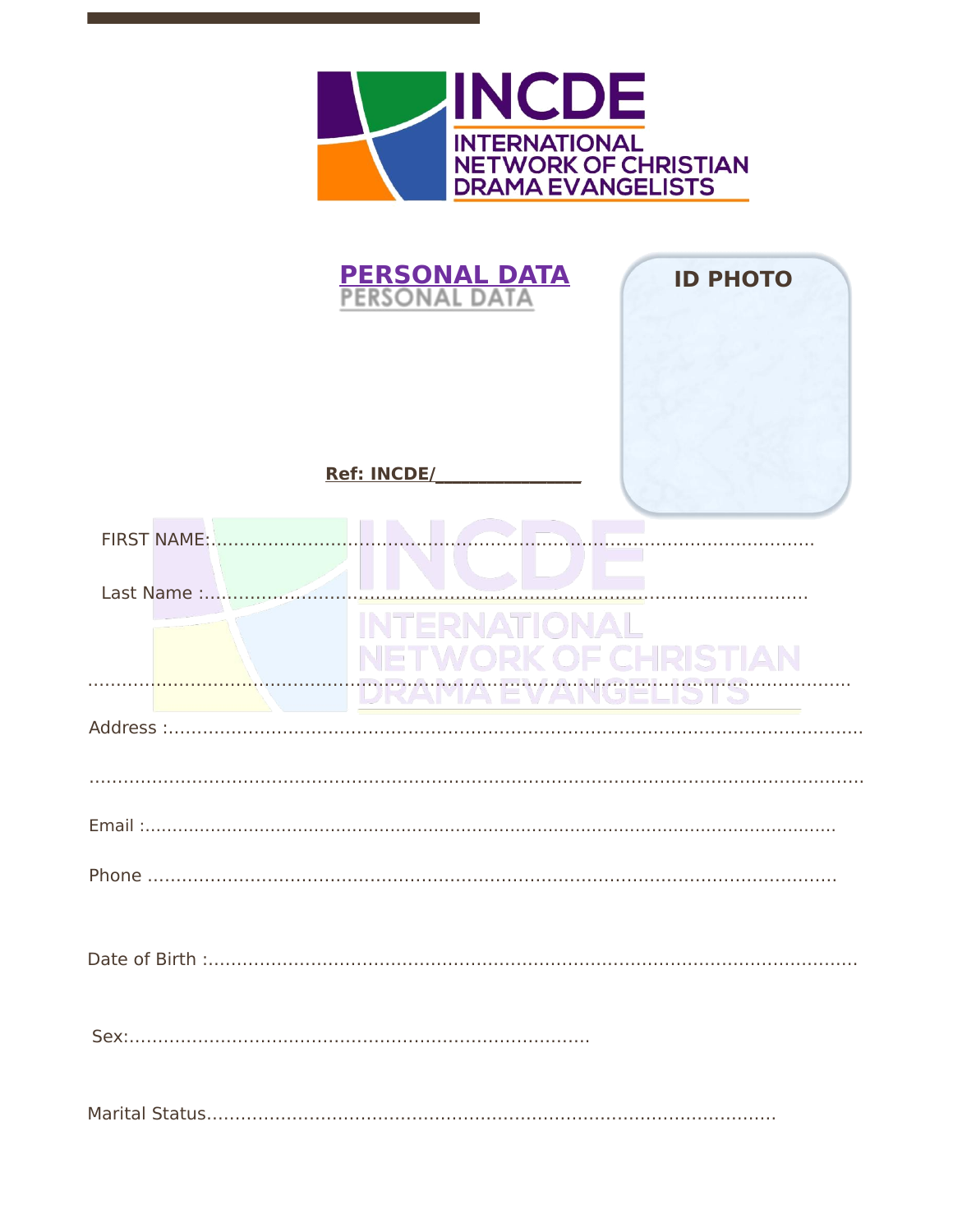Present occupation :……………………………………………………………………………………….

## **Language Ability**

Explain your abilities in other Languages (according to, reading writing and speaking)

## **Production Proficiency**

At present, what are you good at in movie making:

|            | <b>Cinematograph</b> |              |               |  |                                    |  |            |               |  |
|------------|----------------------|--------------|---------------|--|------------------------------------|--|------------|---------------|--|
|            |                      | <b>Sound</b> | <b>Acting</b> |  | Directing Lighting                 |  | <b>VFX</b> | <b>Makeup</b> |  |
| <b>YES</b> | <b>NO</b>            |              |               |  | YES NO YES NO YES NO YES NO YES NO |  |            | <b>YES NO</b> |  |

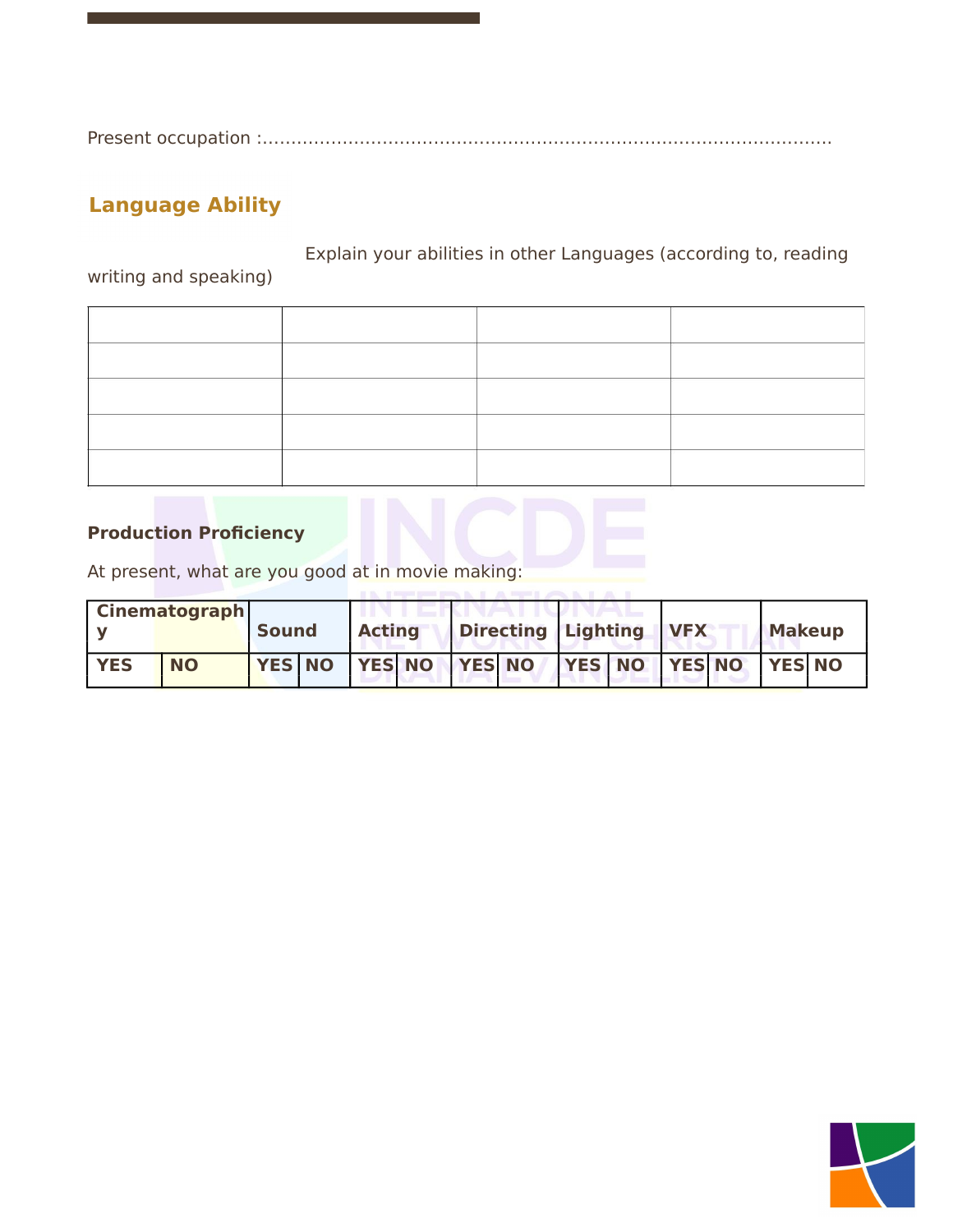## **Education**

## **Qualification / Date of Graduation**

## **Experience**

**Name of Employer**<br>Job Title / Dates of Employment  $1.1.17$ ATIONAL. .H.R.I.N. . . . . . . . . AN **Awards and Acknowledgements Type of Award / Award Description** 

# 

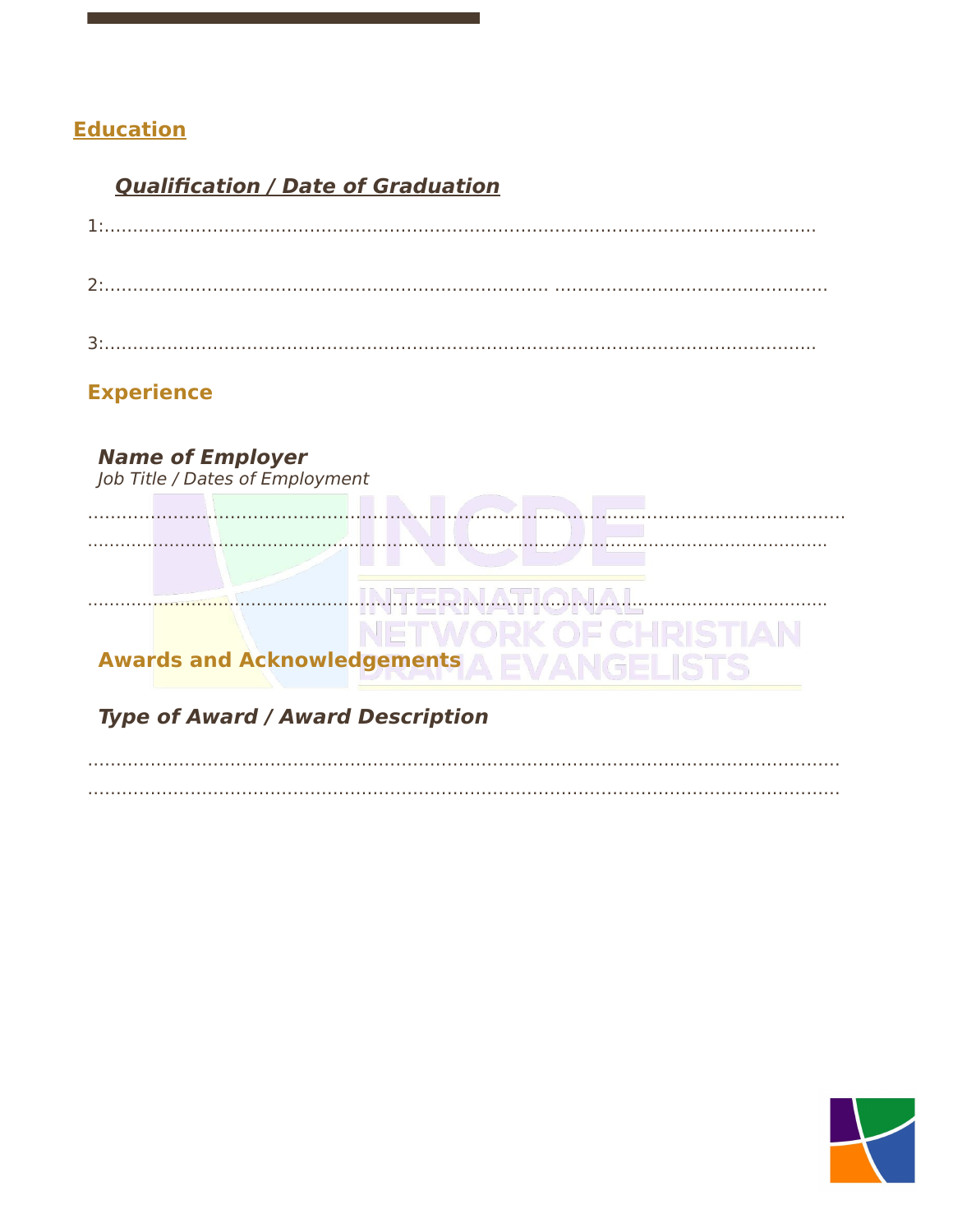# **Salvation information**

| When were you born         |                          |
|----------------------------|--------------------------|
|                            |                          |
|                            |                          |
|                            |                          |
| Your Department in the     | <b>DRAMA EVANGELISTS</b> |
| Your responsibility in the |                          |
|                            |                          |
|                            |                          |

Please give detail of any previous Christian training you have experienced

…………………………………………………………………………………………………………

…………………………………………………………………………………………………………..

Give a brief description of your conversion, and your current relationship with God:

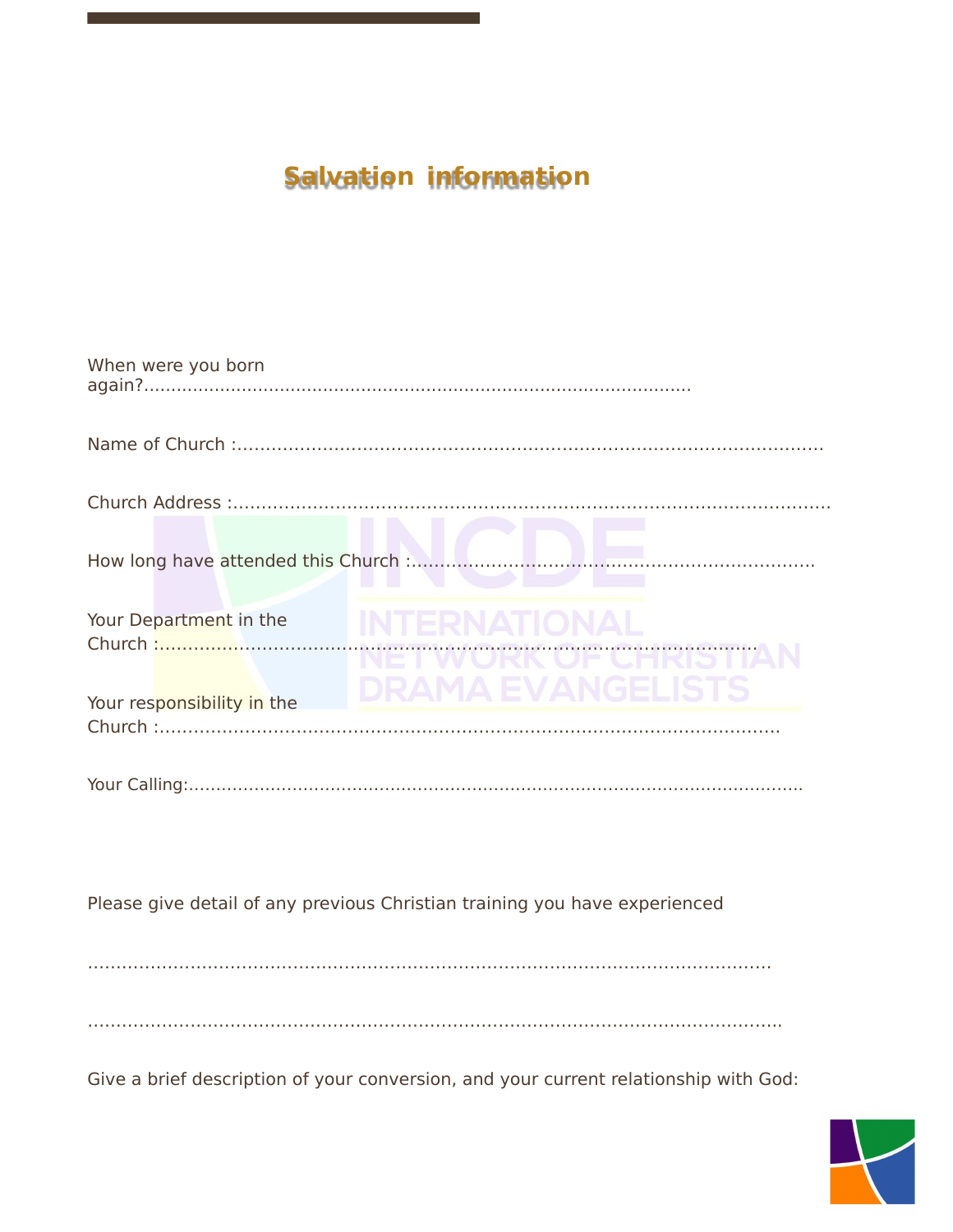## Information concerning your pastor.

|--|--|

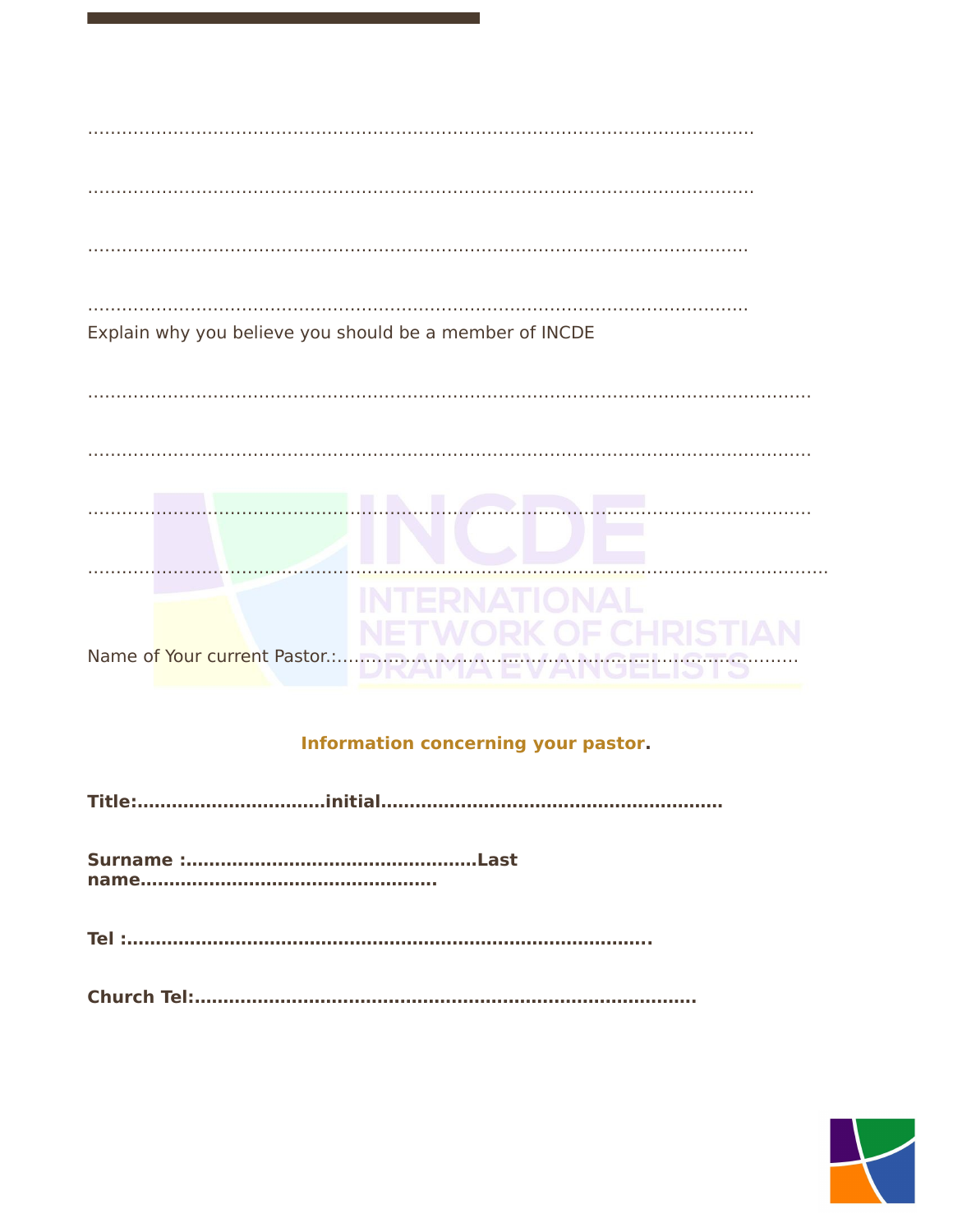**Please could you ask your pastor to write below, introducing you,**



**Sign…………………………………/ date ………………………Place………………………**